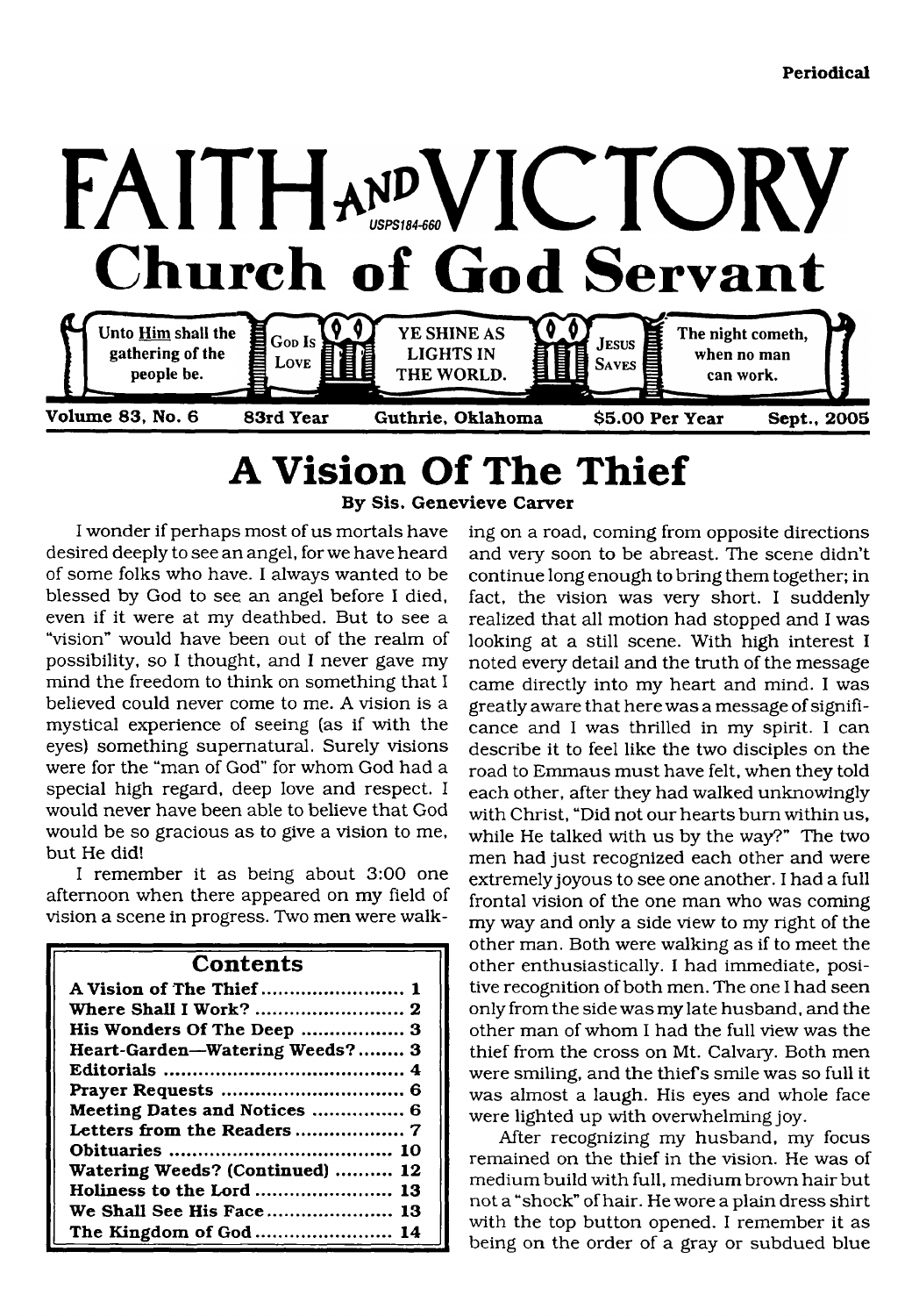color and his pants were a medium shade of brown without pleats. He looked neat and fresh.

It seemed that the two men were "in" on a silent secret understanding of each other without ever having seen one another before. This was Paradise and the first time they had met since arriving there. The thief was happy because he had been granted permission to be there with the saved people such as my husband and to be one of them. My husband seemed to realize that he himself was truly in Paradise because here was "the thief" to prove it.

I have used the words "it seemed" for there was no speaking in the vision. I was made to understand what it was all about as I looked on, and I knew the thief right off. It was without question, although I had never seen him before. The scripture came to me from I Corinthians 13:12, "For now we see through a glass, darkly, but then face to face: now I know in part; but then shall I know even as also I am known." From this scripture and the vision God granted me, I reason that when we all get to heaven we will all know one another, even our names, on sight, without introductions. Though we don't know the thief s name, I began to think as I was watching the vision that, "We'll call him Thief." He won't be offended and everyone will know he is happy. Thief will be a celebrity in heaven for all eternity. Everyone will want to see him as soon as they hear of him. Thief will be a memorial through all eternity that will speak the story of the merciful, forgiving Savior who on earth was not willing that any should perish.

At the beginning of the crucifixion, Thief had joined with the other malefactor in reviling Jesus as the chief priests mocked our Lord saying, "He saved others; himself he cannot save. If he be the King of Israel, let him now come down from the cross, and we will believe him. He trusted in God; let him deliver him now, if he will have him: for he said, I am the Son of God." Matthew 27. Verse 44 reads, "The thieves also, which were crucified with him, cast the same in his teeth." Mark 15:32 records, "...And they that were crucified with him reviled him." As the crucifixion wore on, one of the malefactors, hanging on a cross, railed on Jesus, taunting Him to come down from His cross and save Himself and both the thieves, if He was the Christ. But then the other, Thief, rebuked him and said, "Dost not thou fear God, seeing thou art in the same condemnation? And we indeed justly; for we receive the due reward of our deeds: but this man hath done nothing amiss."

And Thief then said to Jesus, "...Lord, remember me when thou comest into thy kingdom." Jesus said unto him, "Verily I say unto thee, To day shalt thou be with me in Paradise." Luke 23:40-43. Thief had become a believer through the happenings of that day. He had changed 180 degrees—from railing and total unbelief to total belief in Jesus being the Christ of God, the Anointed One, the Messiah that was to come.

After the first sight of my husband in the vision, I only looked back at him once. My interest was intensely on Thief. I kept my focus on him because of knowing who he was and because of his delightfully beaming face. My husband had passed away about three years before and I had longed to have a dream of him but never had. The vision of him now was not what I had desired. Actually, Thief had upstaged him! I cannot really be disappointed because of the blessing and message that touched my soul. As I later thought over the vision, I wondered why God had chosen to reveal him to me. I had never given much time at all thinking over him or studying the incident told in the Bible. Now I know it's the most wonderful story in the world! In Jesus' last dying, suffering minutes on earth, He saved a "degraded low-down thieF as he hung on the cross, pinned to it by nails through his flesh. Jesus saved to the last. It all makes me to believe there is hope for anyone of us who will believe in and confess Him. Don't give up, because Jesus is willing to save and carry you through the gates of His heaven and present you to His Father. Let's tell the world the story of such love and acceptance!

## $-$ **Where Shall I Work?**

- <span id="page-1-0"></span>"Father, where shall I work today?" And my love flowed warm and free. Then He pointed out a humble spot And said, "Tend that for Me."
- I answered quickly, "Oh, no, not that!" Why, no one would ever see.
- No matter how well my work was done; Not that little place for me!"
- The word He spoke, it was not stem; He answered me tenderly;
- "Ah, little one, search thine heart. Art thou working for them or Me? Nazareth was a little place.

And so was Galilee."

—Selected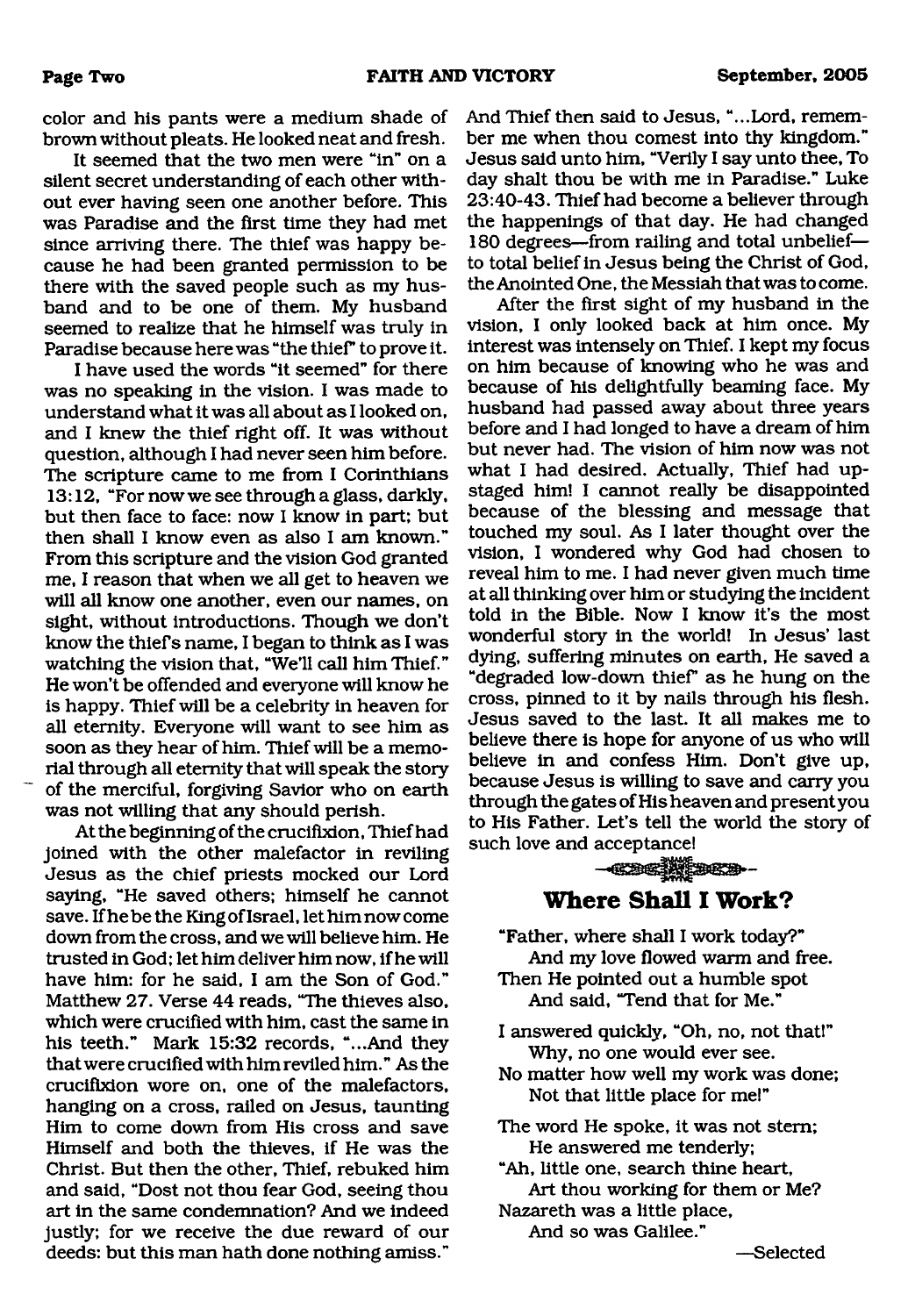# <span id="page-2-0"></span>**His Wonders of the Deep**

#### **By Sis. Jeneg Doolittle**

"They that go down to the sea in ships, that do business in great waters; These see the works of the Lord, and his wonders in the deep." Psalm 107:23-24.

These scriptures were a real challenge to me. If I ever want to get a taste of who God really is and what He can do for me, I have to be willing to break away from the shoreline and sail into some bigger water. Launch out into the deep!

When we visit the ocean, most of the time we focus on the beach, or the shore. It's relaxing to hear the waves lapping on the sand, watch the breakers form and roll, and find seashells of every shape and size. But in reality, we miss so much of what the ocean really is. There is so much more to it than the breaking waves we all find so refreshing. Way out there and down under the water, the ocean opens up into another whole world that is powerful, fascinating and mysterious.

Many times, as Christians, we miss the essence of what being devoted to the Lord really is. If we will cut our ropes and dare to launch out, we will find that God has experiences and

treasures for us that are priceless. The waters may be a little rougher and storms more frequent, but this is the very opportunity to see what kind of God we serve! This is when He comes on the scene and works in the miraculous ways we've longed to witness for ourselves. We will stand in awe of His power and love and be able to see God for who He is.

I am reminded of an article Bro. Bob Wilson wrote some time back. He was using the scripture in Ezekiel 47. The water in this chapter was living water. Anything this water touched was healed and purified. It was a mighty river that could not be swam over—it was the wonderful river of God's love. The man in the passage was led deeper and deeper into the water until he could no longer touch bottom but had to let go and let the force of the river carry him.

This is what God wants from us. He wants us to cut the ropes of selfish humanity and completely yield to the force of His love. We will then have an experience like we have never had before and the rewards of it will be deeply fulfilling. Launch out into the deep!

## $- - - 29$ *9ieart-Qardm* **Watering Weeds?**

#### **By Bro. Carlos Doolittle**

During an extended drought, I was dragging hoses to keep plants alive and healthy. I began to think of our heart gardens. What did the prophet mean in Isaiah chapter 58 when he said that we can be "like a watered garden?" Isn't Palestine a somewhat arid climate? I remember reading that Solomon dug irrigation ditches to water his orchards. As a landscape horticulturist, I am familiar with burying FVC pipe, solenoid valves, wire and sprinklers for an automated irrigation system. In my experience, a watered garden takes both planning and effort. Water often represents the Word of God in Scripture. Think how necessary it is for spiritual growth and progress in our lives. Naturally, rain is critical to our crops. The "early and latter rain" was critical to crops in Israel, also. In Isaiah 44:3 the Lord says, "... I will pour water upon him that is thirsty, and floods upon the dry ground: I will pour my spirit upon thy seed.

and my blessing upon thine offspring. And they shall spring up as among the grass, as willows by the water courses." Just as our God sends rain on the just and the unjust, so He wants His Word to reach to all.

When I picture God's Word raining freely down on our hearts, I recall the many church services and meetings I've attended where truth was freely taught and practiced. These "times of refreshing" are so necessary for our spirits, but, of course, they are not enough. These truths fall on the ears of both the just and the unjust. We must construct reservoirs and frequently tap into the Source for ourselves so that we may be able to grow in the dry times between.

Isaiah 12:3 tells us one way to acquire water for our souls. "Therefore with joy shall ye draw water out of the wells of salvation." The rest of the chapter instructs us to praise the Lord.

(Continued on page 12.)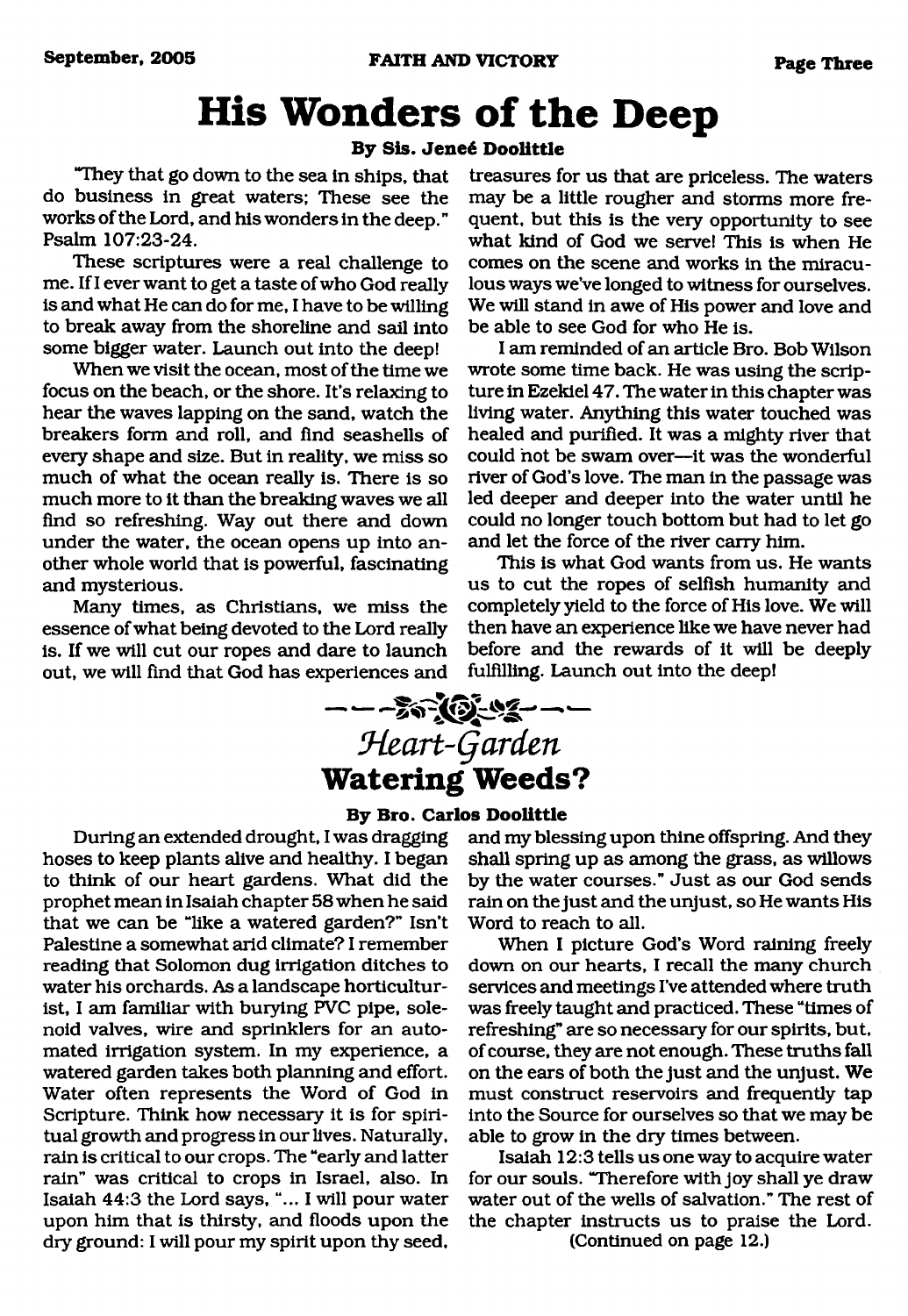## **FAITH AND VICTORY 16 PAGE HOLINESS MONTHLY** 80 80 80 80 80 90 80

This non-sectarian paper is edited and published In the interest of the universal CHURCH OF GOD each month (except August of each year, and we omit an issue that month to attend camp meetings), by Willie Murphey, and other consecrated workers at the FAITH PUBLISHING HOUSE, 4318 S. Division, Guthrie, OK 73044 (USPS184-660).

#### **(Periodical postage paid at Guthrie, OK)**

Notice to subscribers: When you move or change your address, please write us at once, giving your old and new address, and Include your zip code number. The post office now charges 60\* to notify us of each change of address.

Dated copy for publication must be received by the 18th of the month prior to the month of issue.

#### **SUBSCRIPTION RATES**

**90900OOOQ**

Single copy, one year......................................................\$5.00 Package of 5 papers to one address, one year ......... \$20.00 Larger quantities are figured at the same rate.

This publication teaches salvation from all sin, sanctification for believers, unity and oneness for which Jesus prayed as recorded in John 17:21, and manifested by the apostles and believers after Pentecost. By God's grace we teach, preach, and practice the gospel of the Lord Jesus Christ-the same gospel that Peter, John, and Paul preached, taught, and practiced, including divine healing for the body. James 5:14-15.

Its motto: Have faith in God. Its object: The glory of God and the salvation of men: the restoration and promulgation of the whole truth to the people in this "evening time" as it was in the morning Church of the first century: the unification of all true believers in one body by the love of God. Its standard: Separation from sin and entire devotion to the service and will of God. Its characteristics: No discipline but the Bible, no bond of union but the love of God, and no test of fellowship but the indwelling Spirit of Christ.

Through the Free Literature Fund thousands of gospel tracts are published and sent out free of charge as the Lord supplies. Cooperation of our readers is solicited, and will be appreciated in any way as the Bible and the Holy Spirit teach you to do or stir your heart. "Freely ye have received, freely give." Read Ex. 25:2:1 Chron. 29:9: II Cor. 9:7; and Luke 6:38.

Freewill offerings sent in to the work will be thankfully received as from the Lord. Checks and money orders should be made payable to Faith Publishing House. All donations are tax deductible.

A separate Missionary Fund is maintained in order to relay missionary funds from our readers to the support of home and foreign missionaries and evangelists.

In order to comply with Oklahoma laws as a non-profit religious work, the Faith Publishing House is incorporated thereunder

The *Faith and Victory* (USPS184-660) is published monthly, except August, for \$5.00 per year by:

**FAITH PUBLISHING HOUSE P. O. Box 518. 4318 S. Division. Guthrie. OK 73044 Office phone numbers: 405-282-1479, 800-767-1479; fax number: 405-282-6318. Internet address:<http://www.faithpublishing.com>**

**(Periodical postage paid at Guthrie, OK.)**

**Postmaster: Send address changes to:** *Faith and Victory***, P. O. Box 518, Guthrie, OK 73044.**



There are many spirits at work in the world today attempting to deceive and **Editorials**  $\frac{1}{2}$  destroy the souls of men. We were warned in the Scriptures that this would happen and Jesus, Him-

> self told us that false Christs and *^* false prophets would arise and with their signs and wonders attempt to deceive the very elect. With these winds of false doctrine blowing so

furiously around us, we should be sure we are secured to something that has eternal stability and that will keep us from becoming a spiritual catastrophe.

Jesus referred to two types of men who built houses in Luke 6:48-49. It says one digged deep and laid the foundation on a rock and the other man laid his foundation on the earth. Both houses then were subjected to the severe winds and forces which brought extreme pressures to bear on these structures. While one collapsed, the other stood firm. Surely all of us admire the one who stood firm in the pressures of life and none of us want to be like the second man that had a complete loss. Notice what the difference was that caused the first man to be considered a wise man. Jesus said, "Whosoever cometh to me, and heareth my sayings, and doeth them, I will show you to whom he is like." Oh, so that is the reason his house was able to stand. He came to Jesus, he heard His sayings and did them.

These three things are still essential for us to be able to stand against the wiles of the devil. Jesus is not here in a physical form for us to come to in person like He was at one time, but we come to Him now in spirit through prayer. His sayings are heard by reading His Word and listening to His still small voice speaking to our hearts. The Lord also speaks to us through His true ministers and we can come to Him by attending worship services where God's people are gathered in His name. Gathering with His people and listening to His servants bring forth the Word of God should enhance, not replace, our personal contact. Prayer, reading and meditation on the Scriptures provide a vital link to God that cannot be replaced. Many people are led astray and lost because they have failed in this area. False prophets abound in numbers and what they say must be compared to the Scriptures for our soul to be protected from their deceiving influence.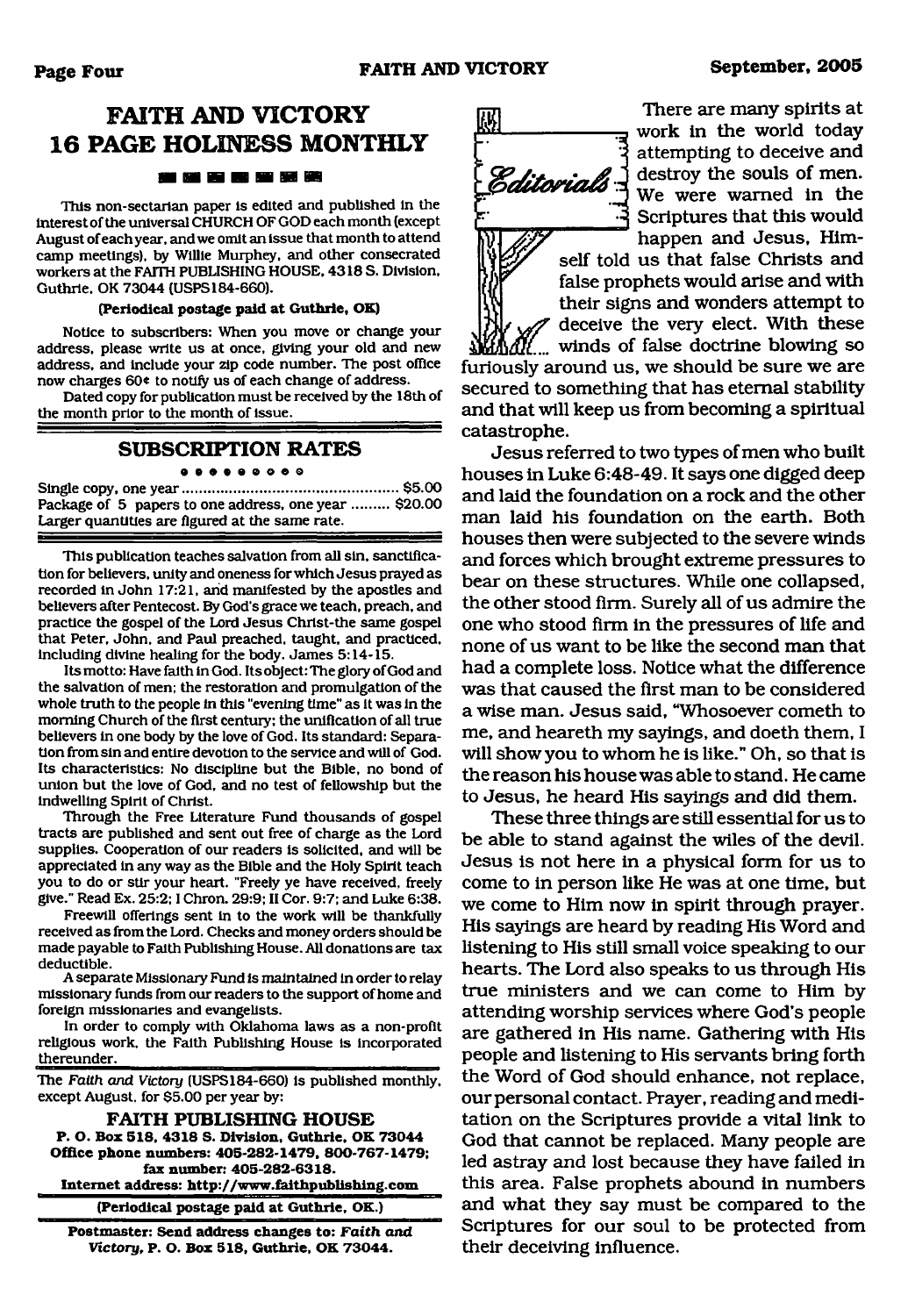I John 4:1 says, "Beloved, believe not every spirit, but try the spirits whether they are of God: because many false prophets are gone out into the world." We should be careful how we "try" the spirits. Often, instead of comparing them directly with the Word of God, we compare them among ourselves. It may be that the ones we choose for a comparison have not measured to the Word either and the resulting distortions cause both to go in error.

While it is very important for us to come to Jesus and hear His sayings, it is equally important for us to follow through with the knowledge we have been entrusted with and do them. All of us have known those who have been thoroughly instructed in the ways of righteousness and yet they failed to do what God was expecting of them. Generally when one is unwilling to do the Lord's will when they have such knowledge, they fall prey to the spirits of deception. Their knowledge causes them to be more accountable and when their hearts refuse to obey then their vision of truth becomes distorted. Sadly, this is the state many find themselves in today and they seem to be blindly oblivious to their lost condition before God. How careful we should be to be "...doers of the word, and not hearers only,..." James 1:22.

The application of the Word in our lives is what really causes the fruit of righteousness to mature. The first two are important by helping us have knowledge of His Word and how it should apply to our lives. That knowledge will also help us understand His divine nature, His abilities, His plan and expectations of us and His willingness to give us strength to carry out His will. However, actually doing His will is what brings us into His favor and fellowship. This choice is left in our hands.

How can a servant of the Lord really be a servant unless he does his Master's bidding? Too many are like those who Jesus spoke of saying, "And why call ye me, Lord, Lord, and do not the things which I say?" They will be classified with the disobedient and the slothful servant. (Titus 1:16, Matthew 24:26.) Do not allow this lethargic inactivity to find it's way into our Christian relationship because it will surely cause us to be destroyed. How subtly the enemy brings rationalizations to our mind to justify not doing the Lord's will. Some people seem to be experts at justifying themselves in wrongful things. Are you one of those experts? I hope not.

If so, it is time to take heed to God's Word and begin building your life on the eternal principles that He reveals to us. Then the storms and pressures that rock this world will not destroy our souls and neither will the judgment fire of His wrath consume us because we did His will. We will be sheltered safe within the arms of God.

Those who gathered for the National Camp meeting at Monark Springs, MO were blessed with a rich outpouring of the presence of the Lord. The saints of God singing the songs of Zion stirred the deep emotions of the heart in a wonderful, holy way and the messages preached with the anointing of His Spirit caused our hearts to bum within us.

The spiritual importance of the meeting will not be fully realized until the saints meet around the throne of God, but we are thankful for the good that has visibly come from it. We rejoice for the souls that sought the Lord at an altar of prayer and found Him precious and for those that received spiritual strength and help from the Lord. The healing power of God was also present. We have report of one brother who was so weak and sorely afflicted when he attended the meeting he could barely walk with crutches. The saints carried his need to the Lord in earnest prayer and God has answered. He is now doing much better, even joining into the activities with the young people. What a mighty God we serve! How blessed we are to be a part of God's family and share in fellowship with His holy people.

Our hearts have been touched as we have heard of the path of destruction left by the recent hurricane that has passed through the southern states. The saints in these areas have been in our prayers and we trust the Lord will help you in the days ahead and give you strength and courage to meet the challenges of each day with victory in your soul.

> —Bro. Willie E. Murphey wemurphey@yahoo.com

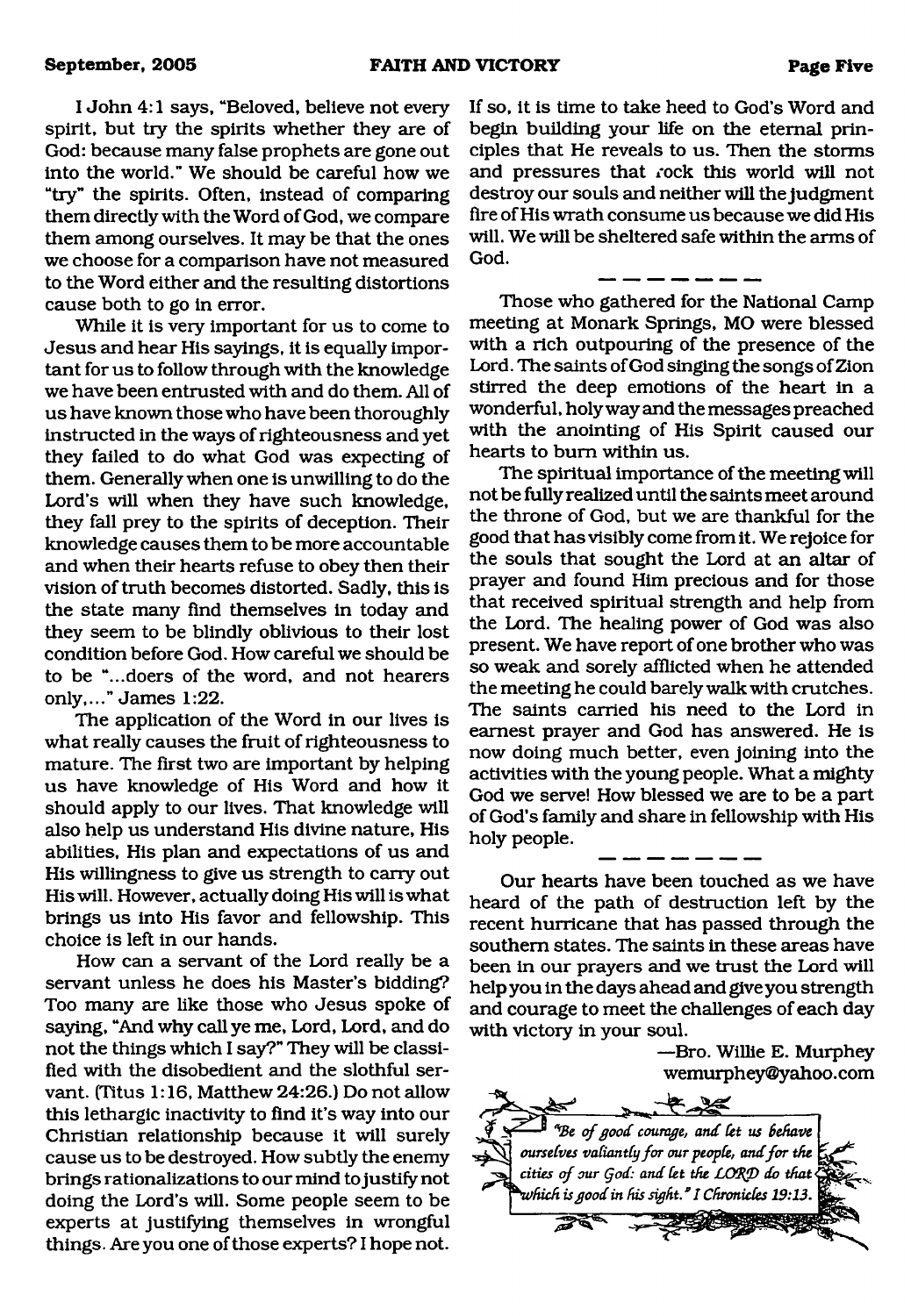

AR—Remember Sis. Virginia Harmon in prayer. She has broken her leg near the ankle and is very weak in body. Also remember Bro. Harmon and the family as they provide care for her.

KY—Pray for my son, Maneth, he got saved and desires the Lord to help him be delivered from cigarettes. He also has a personal, unspoken request.

My grandson, Michael, is thankful the Lord spared him and three of his friends who were involved in a car accident. He is recovering from injuries he received and is now out of a wheelchair and is able to use a cane to get around. He still needs prayer.

My daughter is expecting a child and has slight sugar and blood pressure problems. Please remember her also. — Sis. Kay Griffitt

PA—Remember Sis. Joyce Houck in prayer. She is having a very difficult time with her nerves. —Sis. Barbara Campbell

## **Standing Prayer Requests**

Bro. Carlos Arriaga Sis. Mamie Butcher Sis. Helen Carson Sis. Waneta Creel Sis. Charlotte Dilliner Sis. Elaine Dunn Sis. Evelyn Fredrickson Bro. Troy Gentry Bro. Jeff Gutwein Bro. Robert Hetland Bro. Lee Hilton Bro. Doyle LaCroix The Lounds Sisters Sis. Marie Mitchell Sis. Melba Powell Sis. Anna Severs Sis. Catherine Shaffer The Mitch Taylor family

### **MEETING DATES**

**Duncannon, PA (Revival)**—September 8-11 **Wichita, KS (Fall Meeting)**—September 18-25 **Durham, NC (Revival)**—September 22-25 **Myrtle, MO (Singing)**—October 1 **Politilly, Honduras (Tent Meeting)**—Oct. 2-9 **Holly Hill, SC (Revival)**—October 9-16 **Victorville, CA (Revival)**— October 14-16 **Alcoa, TN (Revival)**—November 10-13 **Oklahoma State (Guthrie)**—Dec. 23-Jan. 1  $-$ 

### **MEETING NOTICES**

#### **WICHITA, KS, FALL MEETING**

The Wichita Fall Meeting has been set for September 18-25. There will be three services on Sundays and two services Monday through Saturday (11:00 a.m. and 7:30 p.m.). Please pray for the meeting and attend if you can. All are welcome. We are looking to God to lead and direct in the meeting.

If you need further information, you may contact Bro. Emmanuel Gracey at (316) 778- 1848 or Bro. Theodore McCray (316) 682-3152. The chapel phone is (316) 267-9582. The chapel is located at 2509 N. Grove. Grove is only three blocks east of Ash (old chapel street). Go North on Grove past 24th Street to 2509 N. Grove.

#### **DURHAM, NC, FALL REVIVAL**

Lord willing, we are planning a fall meeting, September 22-25,2005. Services will be nightly at 7:30 p.m. May God send His ministers as He chooses. We are looking for an outpouring of His Spirit. Pray that sinners will be convicted and saints will be encouraged. Phone: (919) 544- 2203, (919) 740-3748 Cell. God bless,

—Bro Jerry Lennon

#### **MYRTLE, MO, ANNUAL SINGING**

Lord willing, the annual fall singing will be held at Myrtle, MO on Saturday evening, October 1 at 7:00 p.m. We extend a hearty invitation to all to come be with us on this weekend. The cabins and dormitories will be available on the campground. There will be service Sunday morning at 10:00 a.m. with dinner following in the dining hall. The campground phone number is (417) 938-4682. Other contacts are Sis. Carol Sorrell (417) 938-4493 or Bro. Harlan Sorrell (417) 938-4336.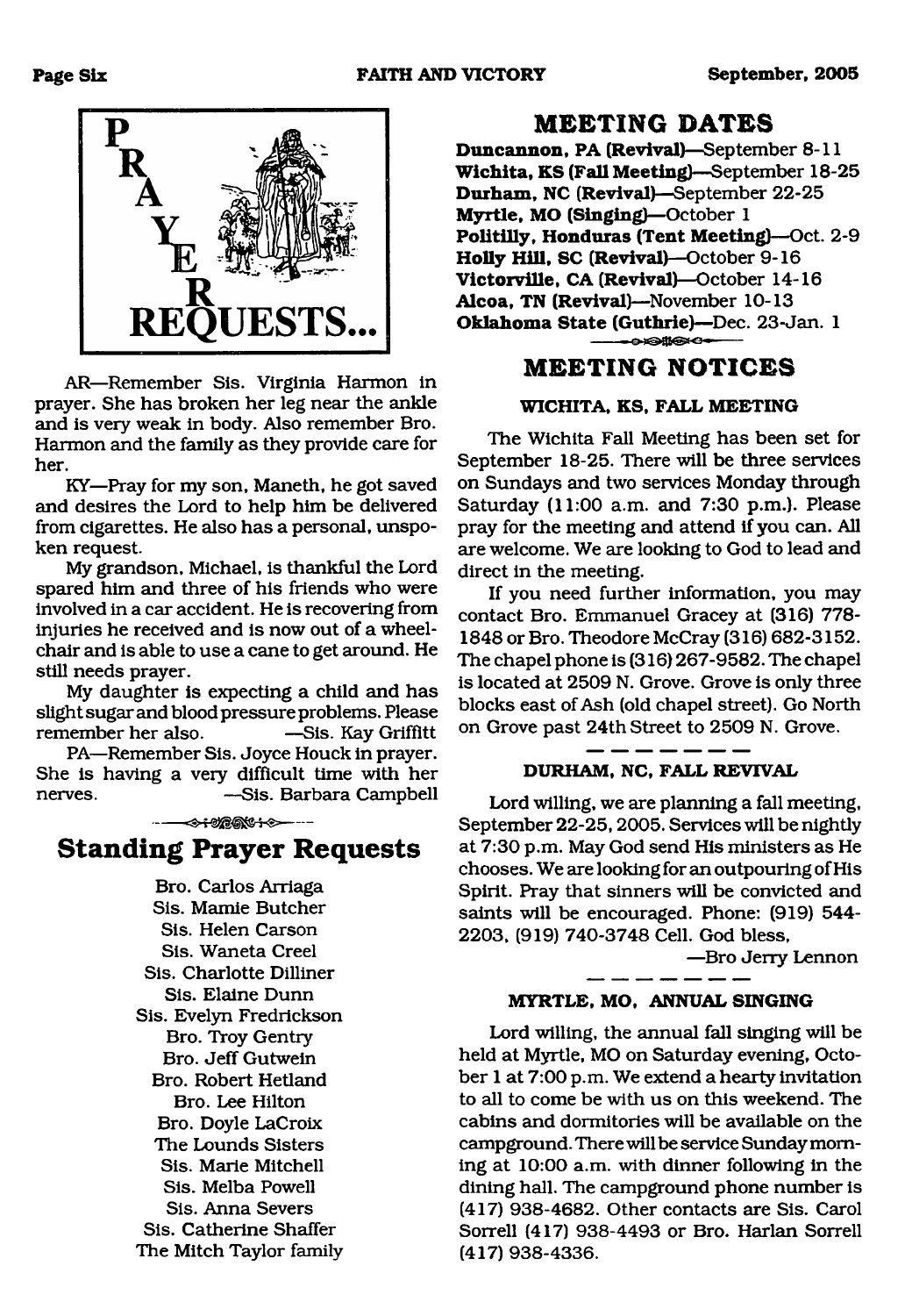#### **POLITILLY, HONDURAS, TENT MEETING**

A meeting is planned in the village of Politilly on the island of Roatan, Honduras October 2- 9. We plan to have both morning and evening services. This is our second tent meeting. We really enjoyed the last meeting and look forward to the one coming up. We invite all the saints interested in coming to join us. If you do plan to come, please let us know as soon as possible so we will know how to make sleeping arrangements and other plans.

Please bring your own bedding, such as sleeping bag and pillow. You will need mosquito repellant (pump spray) for protection at night. The meeting has been set for a dry time of year when the mosquitoes are much less of a nuisance.

For further information you may contact Bro. Doug Wall at [dwall@churchofgodmission.com](mailto:dwall@churchofgodmission.com) The ones here really enjoy visitors coming from the States.

#### **HOLLY HILL, SC, FALL REVIVAL**

We would like to extend a cordial invitation to attend our fall revival. Lord willing, it will be held October 9-16. There will be one service daily at 7:00 p.m. Accommodations and meals will be provided to all who feel burdened to come and worship with us. If you are planning to come, please contact Bro. Floyd Crummie at (803) 496-5768 or Bro. Tommie Platt at (803) 496-5414, so arrangements can be made for your stay. We hope all will come who are able, and we trust all will pray with us for the Lord's blessings and anointing in our services. We are so dependent upon Him for all things.

#### **VICTORVILLE, CA, FALL REVIVAL**

 $-$ 

Here we are, through God's grace, anticipating the special blessings of our Fall Revival. We are looking to reach our community for God October 14-16.

Worship will be Friday 7:30 p.m., Saturday 12:00 p.m. and 7:30 p.m., and Sunday 10:00 a.m., 11:00 a.m. and 2:30 p.m. Pastors Travis Johnson, Alice Johnson and congregation invite you and your support and prayers. The Church of God chapel is located at 11515 Baldy Mesa Rd., Victorville, CA 92392. (This community is also known as Baldy Mesa.) Phone (760) 949-1617, chapel (760) 956-6330. Mailing address: P.O. Box 290861, Phelan, CA 92329.

### **MEETING REPORTS**

We want to thank the Lord for how He blessed in our June camp meeting here at Holly Hill, SC. God's presence was real and our hearts were refreshed and encouraged by the precious preached Word. We are without a pastor, so we especially look forward to these meetings to uplift, encourage and revive our hearts. God is so faithful to bless and meet with us and keep us encouraged. In Christ,

—The Holly Hill, SC Congregation

## $\rightarrow$ **SPECIAL NOTICES MONARK CDs AVAILABLE**

CDs are now available of the Monark services and special singing. Please contact Justin & Angela Sorrell at (417) 748-1522 or e-mail [jusnangela@yahoo.com.](mailto:jusnangela@yahoo.com) Price is \$2.00 each. Address is 447Twilight Dr., Crane, MO 65633.



OK—Bro. Willie Murphey and Wife: Thank you for the encouraging letters you and others have written. I am sending my testimony that I am still encouraged to go to the end. I thank God for sparing me from being injured in several falls that I have had. I am thankful He has spared my life and I am trying, through prayer and songs, to work until the final trumpet call.

Christian love, —Sis. Mary O. Jones

AL—Bro. Willie and Sis. Neta: Greetings to you and all the workers at the Print Shop. We are praising the Lord for all He does for us. We were able to attend two camp meetings this summer, West Virginia and Louisiana. All the messages were wonderful and being with the saints of God was very special. I had prayed that the meetings would be good and they were. I felt like each message was for me. We received so

I am learning more and more how to serve Him. Pray for me that I would be what He wants me to be. I truly want to go to heaven when I die.

much good from both meetings.

Christian love. — Sis. Betty Herron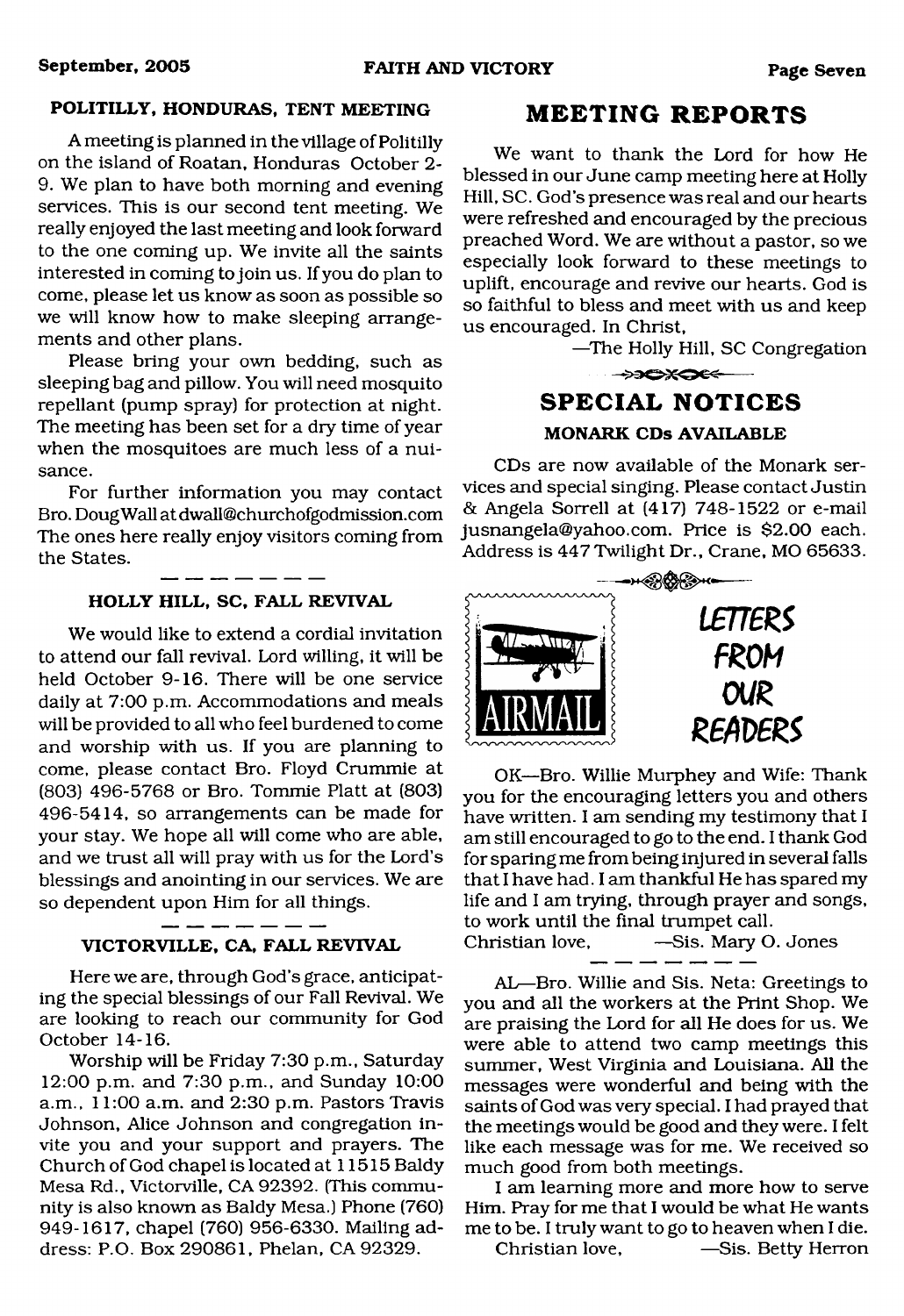OK—Dear Bro. Willie and Sis. Neta: Greetings in the name of Jesus, the One that loves us and died to save us from our sins that we might live with Him in eternity and enjoy His presence forever.

We are glad and thankful for the many blessings that God has bestowed upon us. He has sent plenty of rain to keep the grass pretty and green. He also sent us rain spiritually to keep our hearts encouraged. I want to be faithful until I have finished my course here and then reap the reward that He has promised to them that love Him.

Your brother in Christ, -T. V. McMillian

MO—Dear ones: I am rejoicing daily in the dear Lord's mercy and guidance in my life. The sale and move from where I had lived for 31 years loomed before me as a great undertaking, but as I look back at how the Lord has guided me, I just marvel at His working.

Whatwould I do without Jesus? What would I do all the day with no kind Savior to help me? No one to care if I went astray. Life would be scarcely worth living if the dear Lord were not near, filling our hearts with His presence, filling our life with His cheer. I can truly sing with another poet, "As I look o'er the past I behold, how His wide arms of mercy held me." Praise and honor belongs alone to the great God of heaven. Christian love,  $-S$ is. La Verna Probst<br> $\frac{1}{1-\frac{1}{1-\frac{1}{1-\frac{1}{1-\frac{1}{1-\frac{1}{1-\frac{1}{1-\frac{1}{1-\frac{1}{1-\frac{1}{1-\frac{1}{1-\frac{1}{1-\frac{1}{1-\frac{1}{1-\frac{1}{1-\frac{1}{1-\frac{1}{1-\frac{1}{1-\frac{1}{1-\frac{1}{1-\frac{1}{1-\frac{1}{1-\frac{1}{1-\frac{1}{1-\frac{1}{1-\frac{1}{1-\frac{1}{1-\frac{1}{1-\frac{1}{$ 

LA—Dear Bro. Willie, Sis. Neta and children of our Lord everywhere: Greetings in our Lord's name! Praise Him for all of His goodness to mankind! What a mighty friend! Our Lord is blessing the work here. Many prayers are being answered.

Our schools in this area start August 15. Let us pray more earnestly for all children. Changes are coming rapidly. Only strong faith in God and prayer can protect them. Thank the Lord for the church schools. Dear children of God, keep on the move for God and right. Only if we remain faithful can we succeed.

Our precious sister Nava Jo "Short" Hutchinson was released from about 33 months of suffering. Close to two years of this time she was confined to bed. She talked very little, but we do have her testimony that she was happy. From all indications she was at peace with her Lord. Our hearts break when we think of all she went through. Yet, we believe God was working out His purpose and we are comforted in knowing He does all things well. She was in Lake Manor Nursing home in New Roads, LA when she passed. Three of her sisters lived in New Roads and were there every day giving her the very best of care, reading the Bible to her and doing all they knew how to help her. Her response was encouraging.

Keep careful, prayerful and be faithful. Oh, the joy of standing before our Lord in judgment and hearing Him say, "Well done, my faithful servant." With love and prayers,

—Sis. Gladys S. Cashio

OK—Dear Willie and Neta: I want to thank the Lord for His great love and mercy that He has extended again to me. At 6:00 a.m. on July 4 ,1 was awakened with my head spinning and an awful sickness and hurting going from arm to arm and in my chest. I prayed earnestly for help from the Lord. When that lifted a severe pain was in the top of my head on the right side. Then all down my right side went numb.

I realized that I had a light stroke and called Bro. Stanley for prayer. He and Sis. Karen came right over. They prayed about three times before the Lord undertook. Bro. Stanley prayed for the Lord to stop it and put it in reverse, and the Lord did just that.

The numbness began to let up. I stayed in bed all day. By the next morning the numbness in my face and limbs was gone. I thank the Lord for answering prayer and for His love and goodness to me.

I was a little weak and trembled a few mornings but am pretty much back to normal again. All praise unto the Lord!

I also had a blood clot in the left leg the Lord took care of a week ago. I just thank the Lord. He saved me when I was 26 years old and now I am 84. He has stood by me through all the tests and trials of life. He's been my constant companion. I dearly love Him. He's my first love. I want to live to glorify Him and make heaven my home.

Your sister in Christ, —Imogene Taylor

MO—Dear saints and readers of the *Faith and Victory:* This thanksgiving is long overdue, but I wanted to share a divine healing. About a year ago, I started having pain in my neck every day. The pain would go up in the bone in the base of my head on the right side each time. It got where I could hardly turn my head or lean my head from side to side.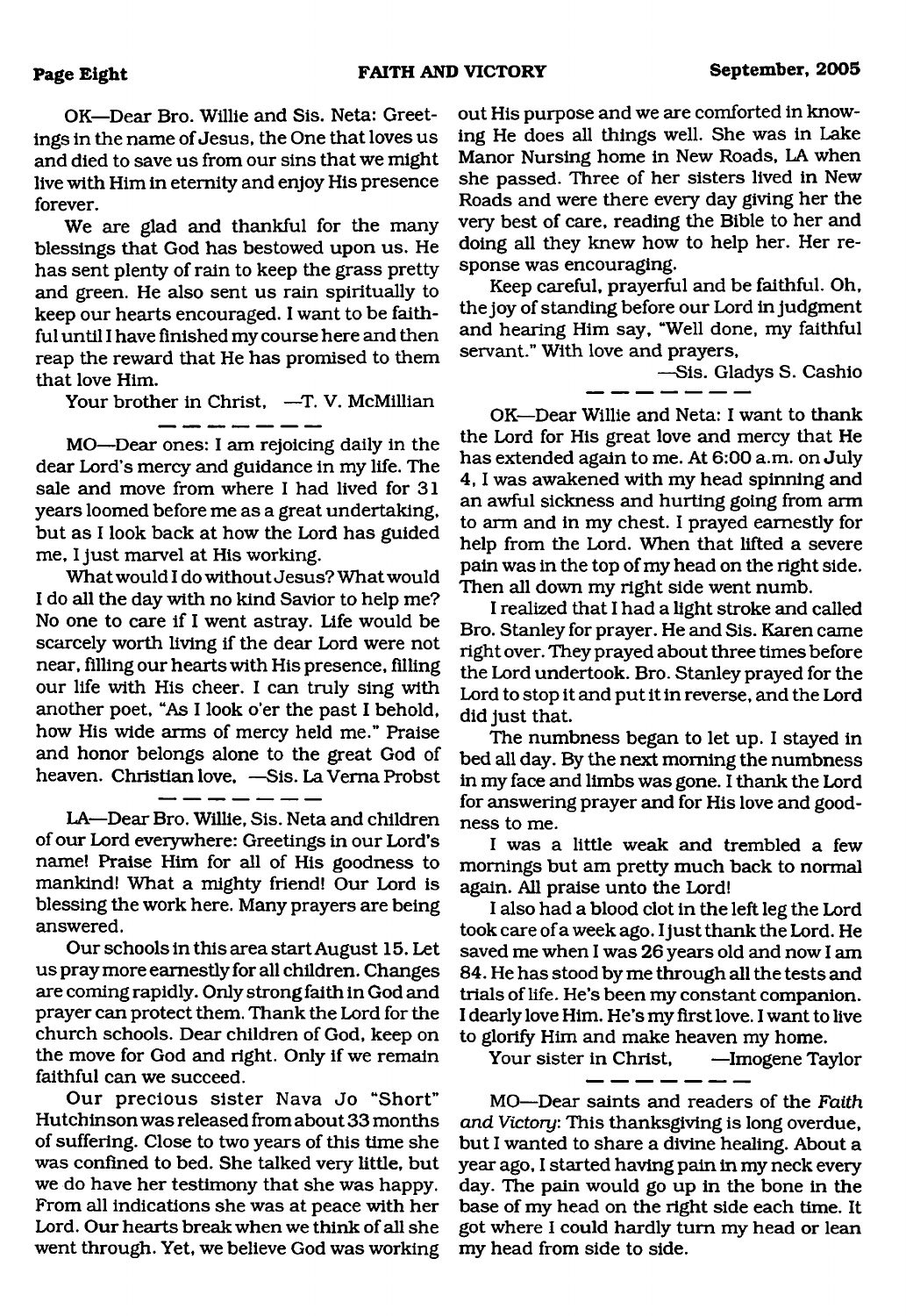I felt inspired to be anointed in our local congregation. The Lord immediately eased the pain and within a few days all the pain and stiffness was gone. Thank the Lord! I am thankful He is our healer in Zion. In the past few weeks, there has been a little pain start up in my neck again. I just rebuke the devil and stand on Gods promises and claim my healing.

He has healed me of so many things the past several years. As a child, I had asthma very bad. I've had arthritis since I was twelve. God has healed me of both and I do praise Him.

Satan is till out to steal, kill and destroy. We need to hold our ground that the Lord has given us. I have been encouraged with the Scripture in Jeremiah 29:11. "For I know the thoughts that I think toward you, saith the LORD, thoughts of peace, and not of evil, to give you an expected end." God looks on each of us with such love and compassion. He wants only the best for His trusting children.

Stay encouraged, —Sis. Dena Porter

KS—Dear Ones: I truly want to honor my Lord for what He has done for me. The first week in June I broke out with shingles from the middle of my upper back, under my arm to the middle of my chest. I spent some sleepless nights from the deep pain that accompanied them. I have known others that had them for months and didn't feel worthy to ask for a quick fix for myself, so I began asking for grace one day at a time. As the people of God heard about my need, they began praying that the Lord would heal me and that the shingles would not run their normal course. He heard their prayers in my behalf and within two weeks the sores were dried up, leaving me with a sunburn sensation that He soon took away also. It has been marvelous in my eyes. Once again He has shown His mighty power.

Oh, the love of the family of God! During this time I was taking reservations for the Monark meeting and was hearing from saints in various locations. I received a call from a sister in Florida and I began telling her about the Lord healing me and she began rejoicing as she said they had been praying earnestly for me and couldn't wait to go to church that night to tell the rest. I had no idea that they had heard anything. We heard a message last night on "Have Fervent Love Among Yourselves." I have been a recipient of that fervent love. You are my people and your God is my God. I wouldn't want to do anything to break that sweet fellowship.

We also appreciate how the Lord spared our daughter, Retha, when she had a spell with her heart this spring. The times when we felt so overwhelmed and didn't really have time to just stay on our knees before God, we felt a strength in knowing others were praying for us.

We are Heaven bound and whatever it takes to get us there will be worth it. Keep loving and<br>praying for us.  $-$ Sis. DeLoris Bradley **-Sis. DeLoris Bradley** 

#### **From Germany...**

#### **Ghana Missionary Report**

In the name of Jesus, I send greetings to every reader of this paper and to all saints. I thank our Lord Jesus Christ for saving me through His blood and cleansing my heart from all sin, for making me His servant and making me free from my service to satan. I thank Him for also being the Saviour and Physician of my family and that He is the One on whom we trust and hope.

Three years ago the Lord called me to missionary service in Africa and talked about a certain country—Ghana. When I looked at the map the Lord showed me Ghana, but at this time I did not understand the voice of the Lord clearly enough and I also did not know much about the country. So I decided to travel to another country called Ivory Coast which I knew a little about. The last day before our departure to Ivory Coast I became aware that this country's main language is French and I did not understand a word of French. But thank God, even being in danger among robbers and murderers, the Almighty held His hand over us and helped us in every situation. Ayear later we travelled to Kenya.

Later, when I heard about Bro. Michael Smith's website and visited it, I read the report about Ghana and God again talked to me and reminded me of having talked to me earlier. After this we decided to travel to Ghana in order to visit the saints there and to help them.

The Lord lead us so wonderfully. I did not have the address of the saints in Ghana but my letter arrived at its destination so that I was able to establish contact with Bro. Maxwell. But we also had difficulties. When we arrived at the airport in Accra, nobody was there to receive us because the letter with our itinerary, which I had sent over two weeks before our departure, had still not arrived there when we arrived. We had to stay in a hotel for one night and find our way there the next day. But thank God, the Lord helped us and we arrived there safely.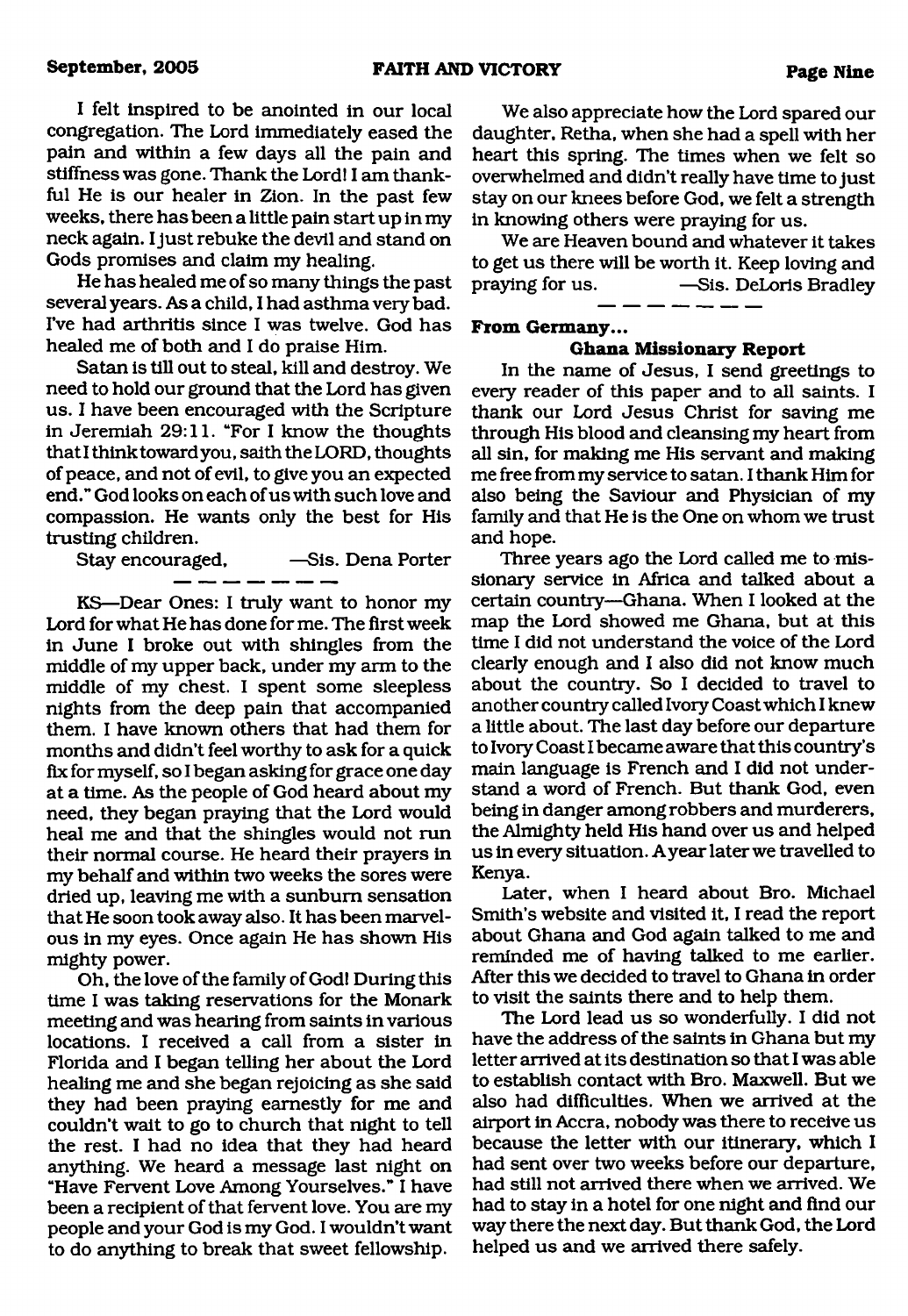Ghana is a free but a poor land. Most of the people understand the English language. The people there are thirsty and hungry for the Word of God and are also eager to learn in all things. Most of the time during our visit we stayed at the mission house the saints built when Sis. Dorothy Reiser was a missionary from the Church of God in Ghana. We also visited the congregations in three neighboring villages and held services in the evenings. In some villages there was no electricity and we had to use oil lamps. Most of the people are dressed poorly and only eat one meal per day. The preachers there ask for their food daily and God fulfills His promises.

With the funds that one family offered we were able to buy 25 Bibles for some of the ones in need. The Church of God in Roetgesbuettel also offered money so that we were able to start sinking a well to make it easier for the women to get water who have to either buy their water or bring it from a valley which takes a lot of time. Because the well was not finished until our departure from Ghana we and many of the saints in the whole world prayed earnestly that they might find water and thank God, in a letter which I received recently, Bro. Maxwell wrote that they found water.

There are more needs in Ghana. Please pray for the saints in Ghana and in the whole world. Please pray for the missionary work and especially for me, the least of your brethren. We have a longing to support the saints there in the future and to travel back to Ghana. May God bless you all and especially those who support the work of God with prayers and in deed.

Your brother, —Alen Laukert

#### **From India...**

August 28,2005—Dear Bro. Willie Murphey and dear saints abroad: Greetings to you dear ones again in the marvellous name of Jesus Christ.

All of our congregations are doing fine. The week of September 3rd is our ONAM festival days. We decided to conduct youth camp meetings on that week. Our new fields at Vadasserikara, Thekkummala and Chembur are progressing. We request your prayers for the needs in these areas.

Our prayers are for the ministry all over the world.

Yours in His service. —Bro. John Varghese



**Edwin D. Eck** was bom near Meno, OK to Dan A. and Ida (Becker) Eck on December 27, 1917 and was received into his adored Savior's presence on Sunday afternoon, July 24, 2005, from his home in Goltry at the age of 87. Edwin was the eighth of seventeen children. The family enjoyed singing and playing musical instruments. Edwin, as a young boy, played the drum. Later he began playing the mandolin and French harp. They played their instruments in many of the local farming towns and for family gatherings. Mixed with the work and everyday chores of farm life, the Eck children also enjoyed playing many games; croquet and horseshoes were some of their favorites.

Edwin attended the Cozy Palace School near Meno and graduated from the eighth grade, May 16, 1932, with class "A" honors. In 1940 he moved to Tulsa and lived with Bro. and Sis. Sam Barton. While in Tulsa he took a course in aircraft sheet metal at Spartan School of Aeronautics. After completing his training he worked one and a half years for Spartan Aircraft Co. in the manufacturing and assembly of aircraft parts. He began training for a private pilot's license for which he was approved in December 1946.

In December of 1946 Edwin found his sweetheart and their relationship blossomed into a lifetime of happiness. They were married Easter Sunday, March 28, 1948, in Myrtle, MO by Bro. Sam Barton. They began their life together in a small garage apartment owned by his sister. In 1949 they moved to a small three room house near Meno. It was here that their home was blessed with two daughters, Elois and Neta. In 1961 they purchased a farm with a two-story house near Goltry. To their joy, twin boys, Darrell and Merrill, were bom in October of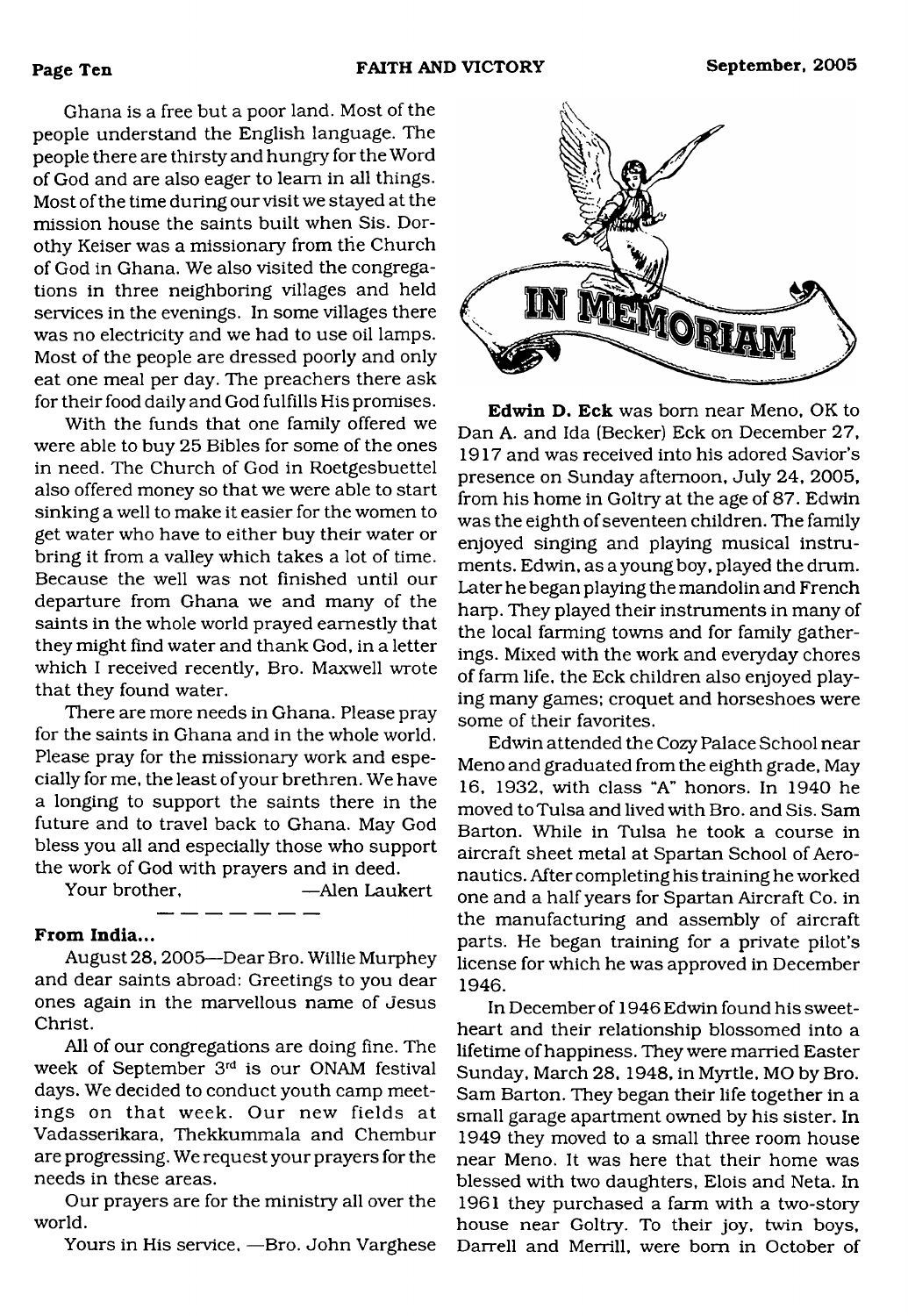1963. He was a wonderful, loving husband and father, providing a new home and working hard on the farm. Much diligence was given in maintaining his fields.

The Lord began dealing with Edwin at an early age and answered his prayer for healing while he was a young child. This healing was a memorial in his life that he never forgot. After his term of active non-combat service, the Lord began to gently deal with him about his spiritual condition and he responded to the call of the Lord and obtained a genuine experience of salvation. His walk with the Lord was kept fresh and vibrant to the end. The evening before his passing the song, "My Jesus I Love Thee," was sung at his bedside. It made an impression upon his mind as later that evening he quietly repeated the phrase, "I'll ever adore Thee." These were some of his last earthly words. His frequent testimonies and earnest prayers will be greatly missed by the congregation of the Church of God in Enid, OK.

He was preceded in death by his parents, Dan and Ida Eck, six brothers, Joseph, Albert, Adam, Waldo, Clifford and Wilbert, and six sisters, Eva, Melinda, Carolina, Susanna, Inez and Rutha Mae.

He is survived by his wife, Lillian; two daughters, Elois Spinks and husband, Mark of Jefferson, OR, Neta Murphey and husband Willie, of Guthrie, OK: two sons, Darrell Eck and wife, Danita, of Goltry, OK, Merrill Eck and Pam of Beatty, OR; eight grandchildren, Coquetta and Abigail Spinks, Stephen Murphey and wife, Monica, Elizabeth Murphey, Kysha, Slater, Kean and Christopher Eck; three step-grandchildren, Jeremy and wife, Miranda, Chelsea and Cameron Gilliland: three step-great-grandchildren; three sisters, Clara Wahl of Enid, OK, Ruey Tucker of Henryetta, OK and Ella Mae Jarvis of El Dorado, KS; one brother Paul Eck of Enid, OK and many nieces, nephews and a host of relatives and friends.

#### **Note of Thanks**

We desire to express our appreciation to those who have shown their love during his illness and passing. Your prayers, cards, flowers, meals, phone calls and words of comfort and concern have been a great blessing and have helped and encouraged us in a difficult time. May God bless and richly reward your thoughtfulness.

—The family of Bro. Edwin Eck

**Lucy Mae Hauser** was bom on May **9,1920** at Repton, KY to the late Arley and Nellie Metcalf. She departed this life on July **2, 2005** in Oakland, MD. She was preceded in death by her parents as well as two brothers and one sister. She was married to Paul Hauser and to this union one daughter, Nell, was bom. Paul preceded her in death.

Lucy enjoyed life to its fullest and this was especially portrayed in her love for quilting, for which she was known widely. She also loved to cook and garden. Sis. Lucy served the Lord faithfully since she was a young woman and ministered to her family, neighbors and friends daily.

She is survived by her daughter, Nell, and her husband Keith Hauser, and three grandchildren: Linda and her husband Rodney Payne, Brian and wife, Shelby Hauser, and Michael Hauser. She also left to mourn two great-granddaughters: Heather and Christina Payne.

Memorial services were held on July **30, 2005** at **11:00** a.m. at the Texas Cemetery, just outside Oakland, MD, with Bro. Toney Samons of Green Bank, WV officiating.

**Nava Jo "Short" Hutchinson** was a gentle, loving mother, grandmother and sister. She died Friday, July 22, 2005, at Lakeview Manor Nursing Home in New Roads, LA. She was bom September 16, 1928, in Covington County, AL and was a 1946 graduate of Innis High School and a 1951 graduate of LSU. She studied at the University of Sorbonne in Paris and the University of Maryland. She taught school in Bogalusa, Darmstads and Frankfort, Germany, and Paris before returning to teach at Martha's Vineyard School in Ponchatoula, where she retired. She was preceded in death by her husband, Hardy Garfield Hutchinson; parents, Ada Ward and Zoner Franklin Short; four brothers, Foster, Thomas, Owren and James Edward Short; three nieces, Vivian Schofield Whitaker, Patricia Labatut Martin and Margaret Schwabauer Haverly; and two nephews, Paul Arthur Schofield and Joseph Eugene Labatut Jr. She is survived by an adopted son, John David Hutchinson and his wife, Sherry; three granddaughters, Brittney, Kristen and Lacey Hutchinson; two brothers, Benjamin Short and wife Ruby, and Carroll Short and wife Sarah; and two sisters-in-law, Helen Short and Betty Howell. Being one of ten daughters, she is survived by four sisters who are widows, Marie Schofield, Gladys Cashio,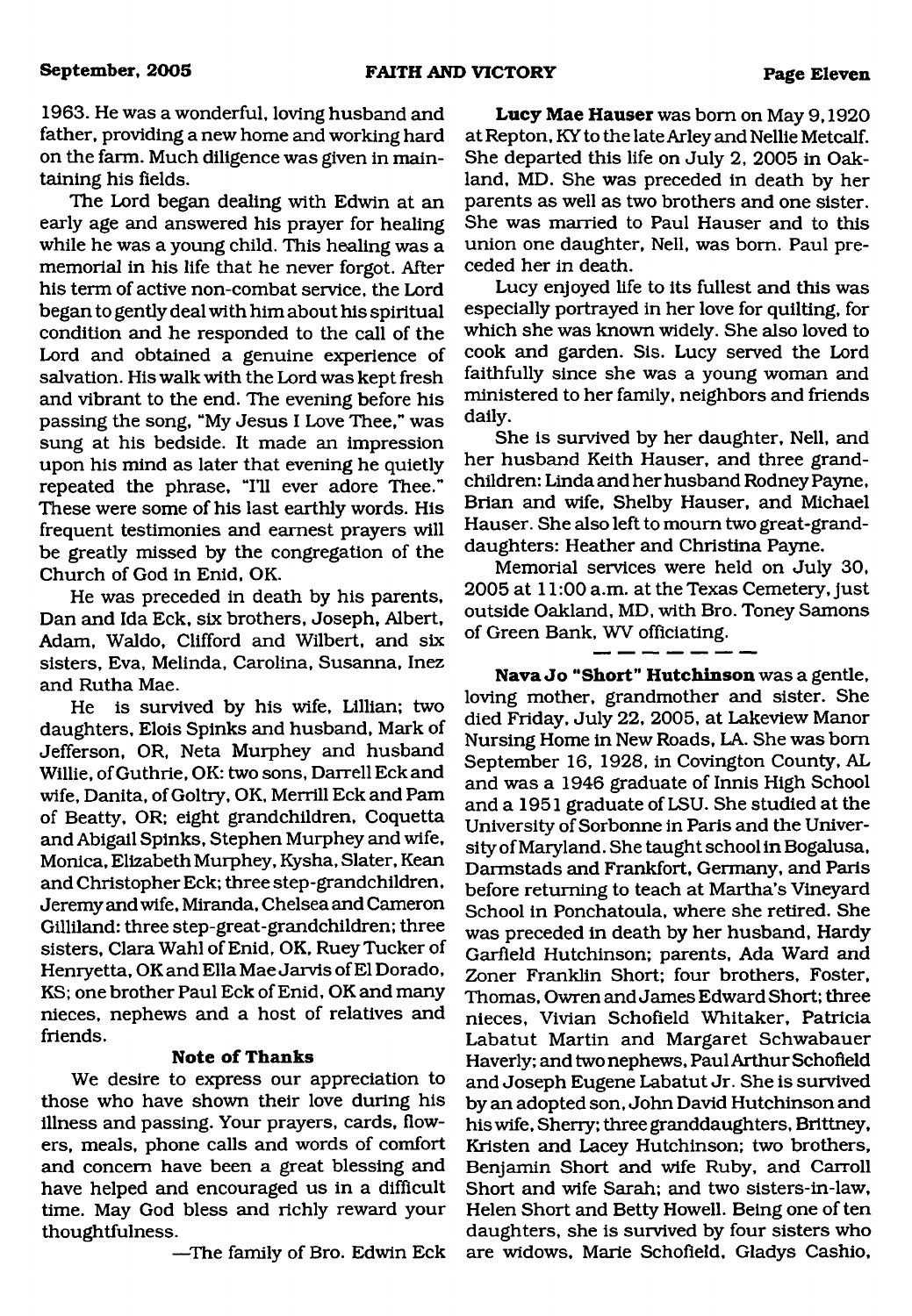Merle Freeman and Mildred Kimball; and five other sisters, Margaret and husband Donald Schwabauer, Glenda and husband Eugene Labatut, Dianne and husband John Kondroik, Mary Dale and husband James, and Clair Cita and husband Clarence Johnson; 34 nieces and nephews and other loved ones.

Funeral services were held July 26, 2005 with Bro. Michael Williamson officiating. Burial followed in the church cemetery on LA Hwy. 40.

**Warren E. Myers,** of West Rockhill Township, PA, died Thursday, July 28, 2005. He was 79 years old. He was the husband of Grace H. (Houck) Myers. The couple had celebrated their 59th wedding anniversary on September 6,2004.

Bom in Ottsville, PA, he was the son of the late Isaiah and Sadie (Kratz) Myers.

Mr. Myers sold cars for over 30 years until retiring in 1988. A U.S. Army veteran of WWII, he served in the European Theater. Bro. Myers was sweetly saved and proved his love for the Lord in his attention given to serving others.

Surviving with his wife are a daughter, Patricia A. Fretz and her husband Carl, of Blooming Glen, PA; a son, Michael L. Myers, of Bemville, PA; a grandson, Steven T. Fretz and his wife Lydia of Perkasie, two great-grandchildren, Alexa and Kylile Fretz; three brothers, Chester Myers, of Jacksonville, FL, Clarence Myers and his wife Irene, of Green Castle, PA and Willard Myers and his wife Jan, of Perkasie; and many loving nieces and nephews. He was preceded in death by a brother, Earl Myers.

Burial services and interment were held on Wednesday, August 3, 2005 at the Pine Grove Church of God, Newport County, PA. The service was officiated by Bro. Toney Samons of Green Bank, WV.



#### (Continued from page 3.)

Have you ever tried praising God in your dry times? The effort is a necessary part of honoring Him and drawing close to Him. I've had Him use those very praises, words of song and prayer, to minister to me. It has been water in a thirsty time. "...Praise the Lord, call upon his name, declare his doings among the people, make mention that his name is exalted. Sing unto the Lord;..." Isaiah 12:4-5.

The promise in Isaiah 58 of a "watered garden" follows some conditions. (Read the whole chapter.) Selfless fasting and seeking and giving are pre-requisites. These are irrigation techniques for our heart-gardens. It may take some read heart searching and digging to get water flowing to the dry places where it is needed most. Notice that the first part of the chapter is a response to those who had been seeking the Lord but received no answer. "Wherefore have we fasted, say they, and thou seest not? wherefore have we afflicted our soul, and thou takest no knowledge?..."

Now, I ask you, would you like to exert this effort to water weeds? There are many functions necessary to maintain a beautiful or productive garden: watering, weeding, pruning, fertilizing, pest control, planting. For example, we till to amend soil before planting. Tilling controls existing weeds but it brings others to the surface. Those weed seeds and rooted pieces that we till up will try to grow. Many other weeds will encroach from outside sources. "Winds of doctrine" and spirits, as fowls of the air, will bring a generous supply to our heart-gardens. We must diligently remove weeds from our ground. Mark 13:33 and 14:38 instructs us to watch and pray. What are we to watch? Actions, motives, attitudes, thoughts, spirits.... These all must be carefully tended. What are the plants in our heart-gardens anyhow? They are the same as these "watch-ables" in our lives. For example, the scripture warns us to look diligently "... lest any root of bitterness springing up trouble you,..." Hebrews 12:15. Also, the graces which we strive to cultivate may be likened to fruit-bearing and beautiful plants—bearing the fruit of the Spirit.

As a gardener, I believe that skillful weeding involves diligent practice. It takes a keen eye to catch the subtle differences in greens and textures of a weed among the desirable plants. In a well-maintained garden, the weeds that survive to bear seed are often the ones that blend in best with the surrounding plants. Only intentional scrutiny will expose a young blackberry brier nestled in a blooming lantana. The leaves are so similar...but the similarity stops there. The brier bears no colorful blooms through summer's heat, and under its leaves are vicious, curved thorns. It is much easier to remove this weed while it is young.

It is the same when we set out to watch for bad motives, unacceptable thought patterns, or thoughtless actions in our own lives. It is so difficult to see ourselves. Very likely, this is why we are instructed to watch and pray. We need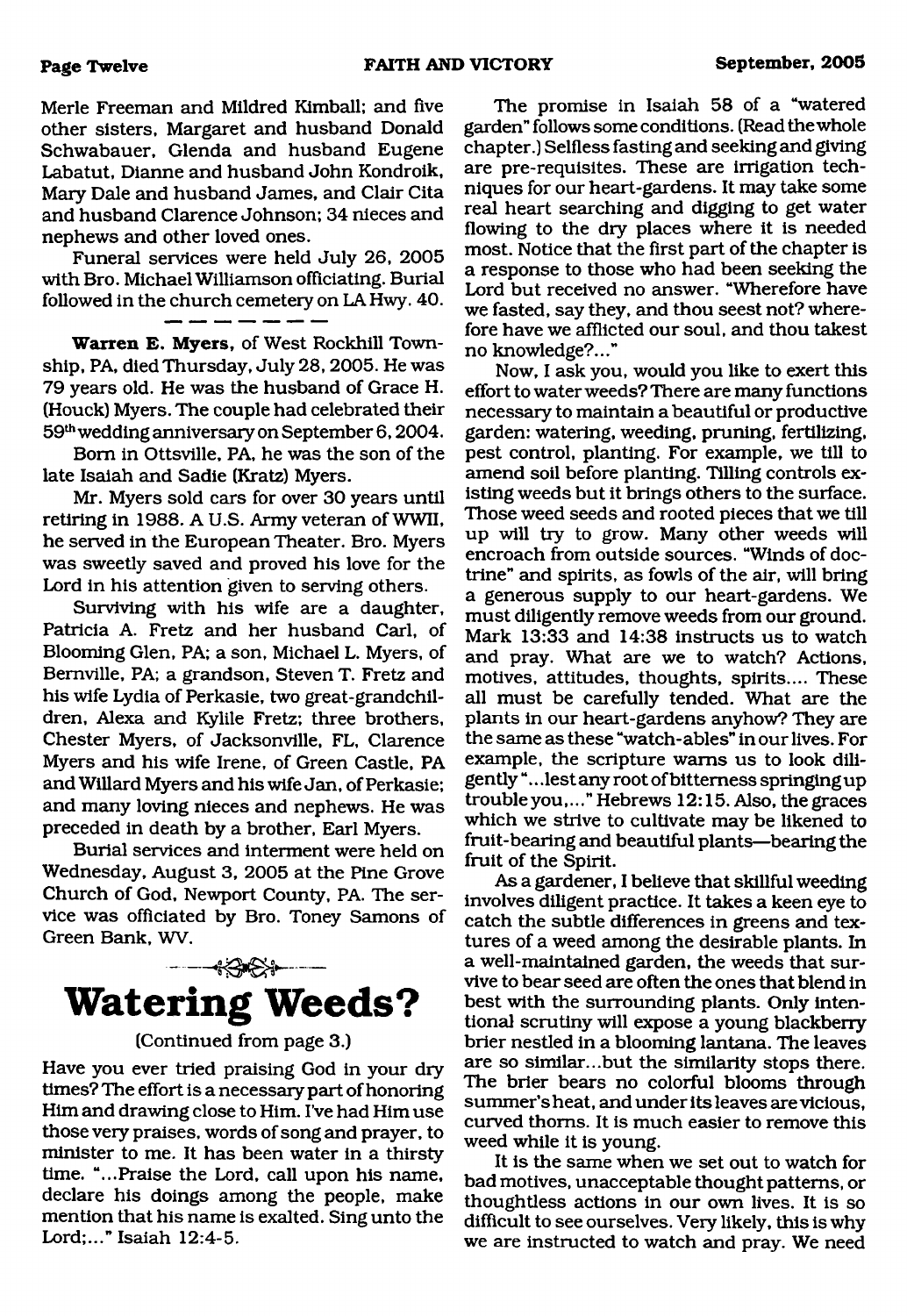the Master Gardener to visit our hearts frequently.

In the midst of a prized strength of our personality, a double weakness may be rooting in and soaking up some sun. Wouldn't it be disappointing to haul bucket after bucket of

water to that lantana, only to have half of the water going to a look-a-like weed. Those folks in Isaiah 58 were seeking their own pleasure and fasting for strife and debate. In His faithfulness, God had let their irrigation ditches run dry.

How is your heart-garden?

## <span id="page-12-0"></span>more TOORDOW **Holiness to the Lord**

See that your religion be purely divine, and that first upon the soul and then upon all that thou has, there be written, "Holiness to the Lord!"

To be holy is to be devoted to God and given over entirely to His use. Our hearts and lives must not therefore, be "common or unclean." To live a holy life is transcendently above all success in moneymaking and all perfection in the sciences and the arts. To whatever extent God's Spirit is upon us and in us, so much our present condition is more excellent than the highest worldly good can advance us to. To the true believer, God should be the first and last and the all in all. Our whole life should be swallowed up in God. When we awake in the morning, our first thoughts should be of God and our meditations of Him should be sweet. Whatever we do, we should do all to the glory of God. In the various activities of life, we must be able, at all times, to say, "I do this," or "I do that, because it is His

will." I do it to please God; to glorify Him and enjoy Him.

O reader, can you take God for your Owner, your Sovereign, your Savior, your Portion, your All? If not, you fail to be a godly man. If His authority has not more power upon you than the authority of the greatest upon earth, you are none of His, whatever you may pretend. But if "Holiness to the Lord" be written upon you and upon all that is yours, you are devoted to Him and you are truly a child of God. Slavery to the flesh, the world and the devil is the mark that is written upon the foreheads of the ungodly; and satan, the world and the flesh have the services of such. But if you are consecrated to God and are bearing His name and mark upon you, let all mankind know that you are His, that you are resolved to live for Him, love Him and to trust Him. Let God be the very life of you, the beginning and the end of all you are to do.

—Richard Baxter, 1657

## $\frac{1}{1-\frac{1}{1-\frac{1}{1-\frac{1}{1-\frac{1}{1-\frac{1}{1-\frac{1}{1-\frac{1}{1-\frac{1}{1-\frac{1}{1-\frac{1}{1-\frac{1}{1-\frac{1}{1-\frac{1}{1-\frac{1}{1-\frac{1}{1-\frac{1}{1-\frac{1}{1-\frac{1}{1-\frac{1}{1-\frac{1}{1-\frac{1}{1-\frac{1}{1-\frac{1}{1-\frac{1}{1-\frac{1}{1-\frac{1}{1-\frac{1}{1-\frac{1}{1-\frac{1}{1-\frac{1}{1-\frac{1}{1-\frac{1}{1-\frac{1}{1-\frac{1}{1-\frac{1}{1-\frac{1$ **We Shall See His Face**

#### **By Bro. Chinwendu Nwachukwu**

Before our last camp meeting, a few other brethren and I journeyed three days ahead of the congregation to assist in the preparation of the campground and publicity in (Kwale) Delta State (of Nigeria). Most of the children desired to go with me that day, but I promised them that they would be joining the congregation.

Now at the arrival of the congregation at the campground while joy was resounding, a sister called my attention and said that her daughter and some of the children were asking her while in their journey if at their destination they would see me and others who left earlier. And she said, "Surely you will all see him!"

I was touched so much with this. It came so vividly to me that the saints and all of those who have gone to rest with the Lord earlier are all awaiting our arrival. And sometimes, the journey being so long, we may think we are not going to meet them. But the tender voice of the Lord still whispers: "By and by we shall meet on that eternal shore!"

"For here have we no continuing city, but we seek one to come". Hebrews 13:14. And Jesus said, "...I go to prepare a place for you,...that where I am, there ye may be, also." John 14:2- 3. See what joy it would be when over there we meet with the loved saints in God's kingdom of righteousness! A brother said that he feels that God will make it possible for each one to communicate freely in His Kingdom no matter the distance. Yes, so it is. Anything that will give us absolute rest and joy is what He is preparing for us. For which reason we don't have to think about any rest here, and never "think the vict'ry's won, nor once at ease sit down, because thine arduous work will not be done, till thou hast got thy crown." It should really give us joy that we are enlisted in this band that is made up of only the redeemed, "those who sin has no more power over." May God keep us fit unto that perfect day.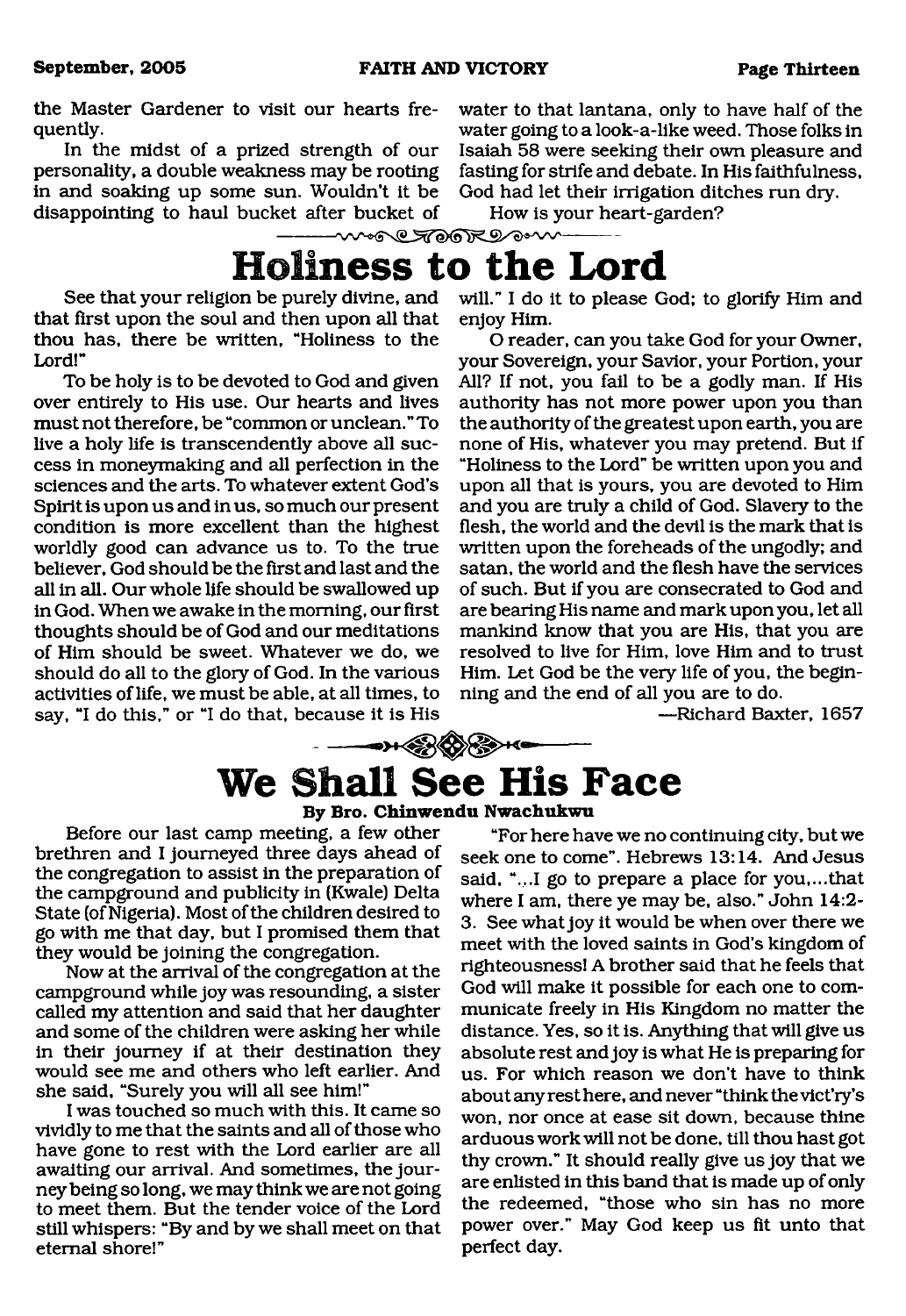# <span id="page-13-0"></span>**THE KINGDOM OF GOD**

#### **By Bro. Leslie Busbee**

My soul is inspired with thoughts and scriptures concerning the Kingdom of God. Our first scripture is from the book of Daniel the prophet. In chapter two it relates how that Nebuchadnezzar, the king of Babylon, had a dream and consulted his magicians and astrologers about it, but they could give him no interpretation because he could not remember what the dream was. And, because they put him off, the king became angry and commanded all of them to be destroyed. But the thing was made known to Daniel and his three fellow Israelites who had already proven to be wise and valuable to the king. He pled with the king for time to pray and seek his God about the matter. The king complied to his request and in a night vision the secret of the dream and the interpretation was revealed to Daniel. He described the dream to the king in exact detail. In his dream the king saw a great image with a head of fine gold, the breast and arms of silver, the belly and thighs of brass, and the legs of iron and the feet part of iron and part of clay. He saw a stone, which was cut out without hands, smite the image upon his feet of iron and clay, breaking them in pieces, and then the whole image was broken to pieces together, and the wind carried them all away like the chaff of the summer threshing floors, and no place was found for them. And the stone that smote the image became a great mountain, and filled the whole earth.

Then Daniel told the king what it all meant. He said that the head of gold represented him, Nebuchadnezzar, the present king of Babylon. He said that after him would arise another kingdom inferior to his, as silver is inferior to gold. Then a third kingdom would arise, still more inferior, and then a fourth kingdom with the strength of iron mixed with the weakness of men would arise. He then said that the stone that smote the image referred to a kingdom that the God of heaven would set up. He said in chapter two and verse forty-four a wonderful prophecy of the kingdom of God: "And in the days of these kings shall the God of heaven set up a kingdom, which shall never be destroyed: and the kingdom shall not be left to other people, but it shall break in pieces and consume all these kingdoms, and it shall stand for ever."

The first kingdom, represented by the head of gold, was that of Babylon. The second kingdom that conquered Babylon was the Medes and Persians. They were eventually overcome by the Greece, and the Grecian empire was overcome by the Romans. The Roman Empire was ruling the world when Jesus, the Christ, was bom in Bethlehem. It was through this great Saviour who was made of God, the King of kings and Lord of lords, that the Kingdom of God was brought forth and set up in the hearts and lives of mankind.

Before Jesus started His ministry, teaching and preaching the Kingdom of God, He had a forerunner, one who went before Him. This was John the Baptist. Matthew 3:1-2 tells us that John the Baptist came "preaching in the wilderness of Judea, And saying, Repent ye: for the kingdom of heaven is at hand." Then in Matthew 4:17 it tells us that "Jesus began to preach, and to say, Repent: for the kingdom of heaven is at hand." Matthew 4:23 spoke of Jesus going about all Galilee, "teaching in their synagogues, and preaching the gospel of the kingdom."

We want to bring out the various things Jesus spoke concerning the Kingdom of God. Jesus said in Matthew 5:3, "Blessed are the poor in spirit: for theirs is the kingdom of heaven." The kingdom of God and the kingdom of heaven are one and the same. In speaking of the heavenly Father providing for our temporal needs as He does for the fowls of the air and the lilies of the field, Jesus said in Matthew 6:33, "But seek ye first the kingdom of God, and his righteousness; and all these things shall be added unto you." In John 3:3 Jesus told Nicodemus, a ruler of the Jews, "Except a man be bom again, he cannot see the kingdom of God." He went on farther in verses five and six to say, "Except a man be bom of water and of the Spirit, he cannot enter into the kingdom of God. That which is bom of the flesh is flesh; and that which is bom of the Spirit is spirit." Luke 17:20-21 brings out that when Jesus "was demanded of the Pharisees, when the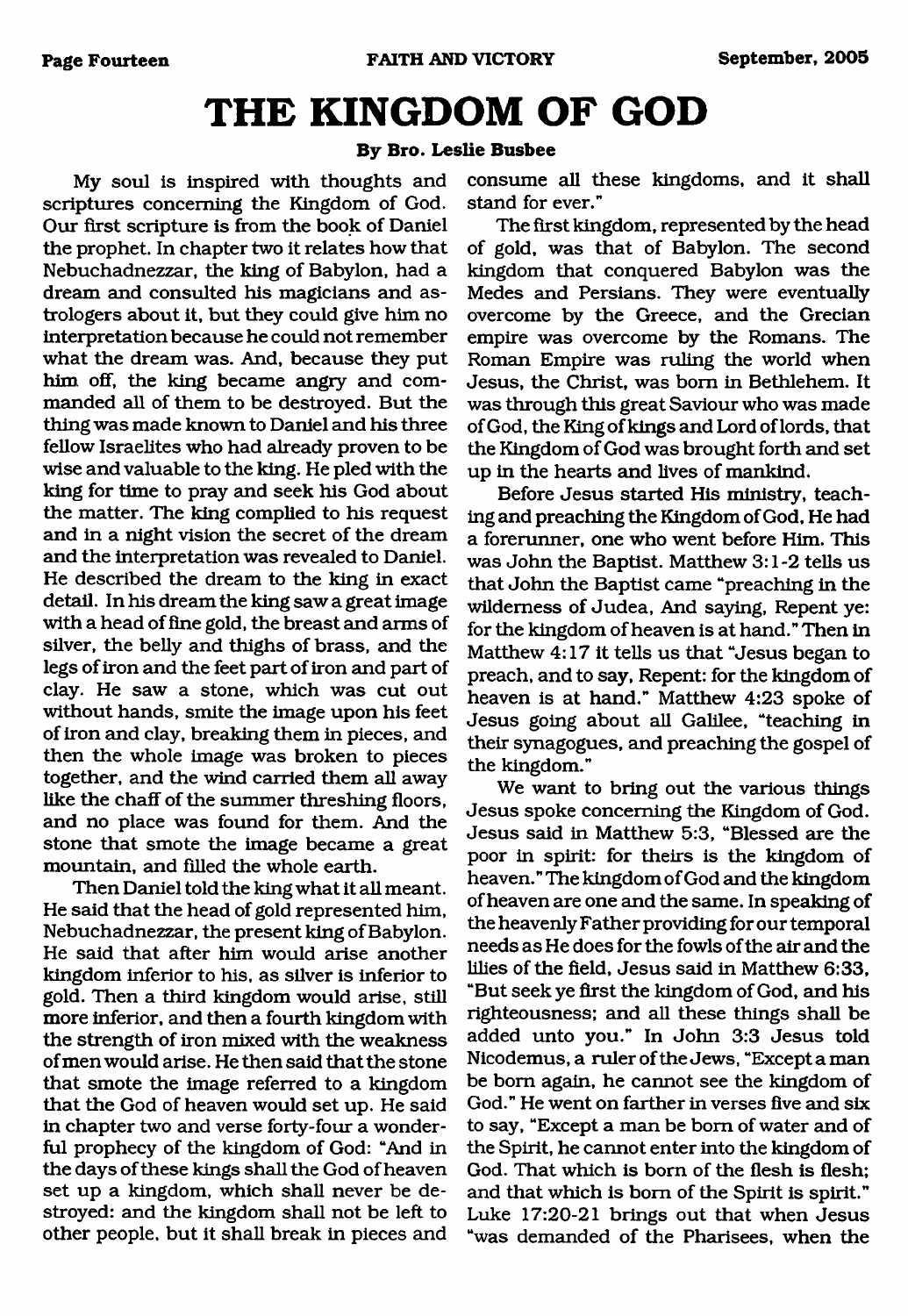kingdom of God should come, he answered them and said, The kingdom of God cometh not with observation: Neither shall they say, Lo here! or, lo there! For, behold the kingdom of God is within you." When Jesus was on trial before Pontius Pilate, the Roman Governor, He made this statement: "My kingdom is not of this world: if my kingdom were of this world, then would my servants fight, that I should not be delivered to the Jews: but now is my kingdom not from hence."

All these scriptures point to the solid truth that the Kingdom of God is a spiritual kingdom and one enters into it by a new birth, a birth to spiritual blessings and realities. It is not a physical or earthly dominion or rule, but it is a kingdom in the very innermost part of a man. It is not of this world but is from heaven and is a spiritual kingdom that we get into by being made a new creature in Christ, resurrected to spiritual things in heavenly places. When we turn from sin and this ungodly world and give our hearts to Christ and receive His new life in our souls, we are right there and then placed in the kingdom of God.

To enter the kingdom of God we must quit the sin business. The apostle Paul said in I Corinthians 6:9-10: "Know ye not that the unrighteous shall not inherit the kingdom of God? Be not deceived: neither fornicators, nor idolaters, nor adulterers, nor effeminate, nor abusers of themselves with mankind (this includes perverts, homosexuals, and lesbians), Nor thieves, nor covetous, nor drunkards, nor revilers, nor extortioners, shall inherit the kingdom of God." Paul further said in Galatians 5:19-21, "Now the works of the flesh are manifest, which are these; Adultery, fornication, uncleanness, lasciviousness, Idolatry, witchcraft, hatred, variance, emulations, wrath, strife, seditions, heresies, Envyings, murders, drunkenness, revellings, and such like: of the which I tell you before, as I have also told you in time past, that they which do such things shall not inherit the kingdom of God." These scriptures are very explicit and plain about what it takes to be able to really enter into the kingdom of God.

Then the apostle Paul stated in Romans 14:17-18: "For the kingdom of God is not meat and drink; but righteousness, and peace, and joy in the Holy Ghost." Oh, what a wonderful kingdom this is! It is a kingdom that reigns within the heart and life of a person. It brings happiness, joy and victory over sin and this present, evil world. One must turn from sin and the things of this wicked world and take up their cross to follow Jesus all the way. This brings a spiritual birth, a bom from above experience. We rejoice in this blessed truth about the kingdom of God that Jesus brought and made possible for us to enter into. And we pray from our hearts what He said to pray in Matthew 6:10, 'Thy kingdom come." When we say, "Thy kingdom come," we are saying, "Lord, I give Your great and wonderful Kingdom an open welcome in my heart and life. I want Your kingdom to rule me: heart, soul and mind. Take possession of my life and let Your kingdom have complete sway." When we yield to the Lord in this way, He will set up His kingdom down in our hearts and will rule and reign there forever!

|  | Bible                                                                                                     |  |  |
|--|-----------------------------------------------------------------------------------------------------------|--|--|
|  | L'essons<br>$\sqrt{111117777}$                                                                            |  |  |
|  | 'BLt                                                                                                      |  |  |
|  | Beholding as in a glass the glory of the Lord,                                                            |  |  |
|  | we are CHANGED" II Cor. 3:18<br>Subscription Order<br>Please send_____________copy/ies of the             |  |  |
|  | Bible Lessons quarterly to:                                                                               |  |  |
|  | Name                                                                                                      |  |  |
|  | Address_                                                                                                  |  |  |
|  | City_________________State_____Zip________                                                                |  |  |
|  | Subscription rate: \$1.50 per copy per<br>quarter; or \$5.00 per copy for one year<br>(issued quarterly). |  |  |
|  | Please find enclosed payment in the                                                                       |  |  |
|  | Mail to:                                                                                                  |  |  |
|  | <b>FAITH PUBLISHING HOUSE</b><br>P.O. BOX 518                                                             |  |  |
|  | GUTHRIE, OK 73044<br>9/05                                                                                 |  |  |
|  |                                                                                                           |  |  |